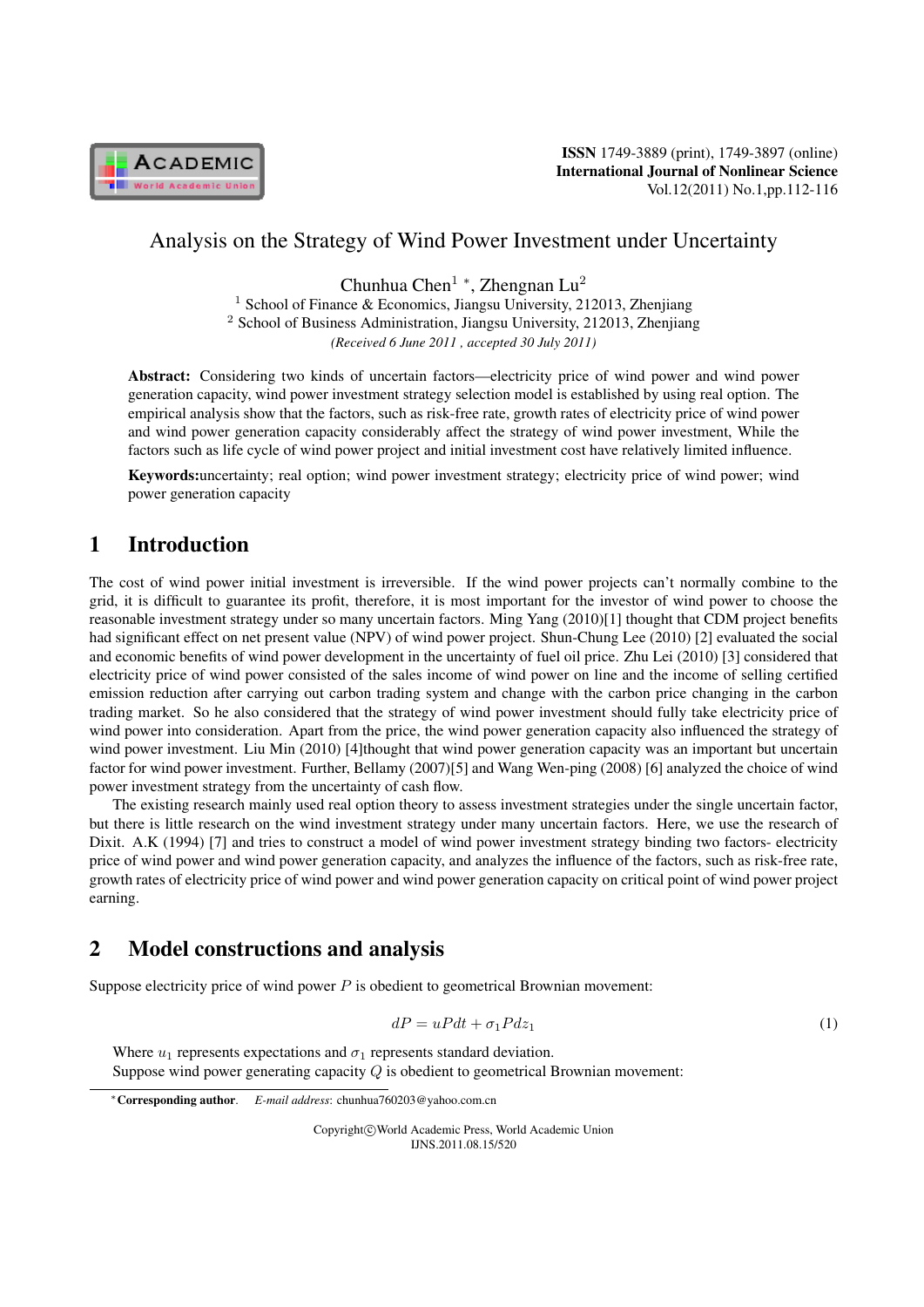*C. Chen, Z. LU: Analysis on the Strategy of Wind Power Investment under Uncertainty* 113

$$
dQ = u_2 Q dt + \sigma_2 Q dz_2 \tag{2}
$$

Where  $u_2$  represents instantaneous expectations and  $\sigma_2$  represents standard deviation.

Investor of wind power has an investment opportunity to select electricity price of wind power or wind power generating capacity. While investment opportunity has been chosen, the opportunity will disappear. Therefore, the investment option of wind power is similar to financial option, which is also a kind of real options.

Under the situation of no-arbitrage in the market, the return of portfolio is equal to the risk-free rate  $r$ , and the income option value of portfolio  $F(P, Q)$  should satisfy the equation:

$$
\frac{1}{2}\sigma_1^2 P^2 \frac{\partial^2 F(P,Q)}{\partial P^2} + \frac{1}{2}\sigma_2^2 Q^2 \frac{\partial^2 F(P,Q)}{\partial Q^2} + \rho u_1 u_2 P Q \frac{\partial^2 F(P,Q)}{\partial P \partial Q} + (r - u_1) P \frac{\partial F(P,Q)}{\partial P} \n+ (r - u_2) Q \frac{\partial F(P,Q)}{\partial Q} - rF(P,Q) = 0
$$
\n(3)

Where  $\rho$  is correlation coefficient of  $P$  and  $Q$ .

Suppose the investment income of wind farm is  $Y = PQ$  and option income is  $F(Y) = F(P,Q)$ , the equation (3) can be rewritten as:

$$
\frac{1}{2}(\sigma_1^2 + \sigma_2^2 + 2\rho\sigma_1\sigma_2)Y^2\frac{\partial^2 F(Y)}{\partial Y^2} + (2r + \rho\sigma_1\sigma_2 - u_1 - u_2)Y\frac{\partial^2 F(Y)}{\partial Y} - rF(Y) = 0
$$
\n(4)

From  $F(Y) = 0$ , the general solution of equation (4) is obtained as:

$$
F(Y) = A_1 Y^{\beta_1} \tag{5}
$$

The characteristic equation for equation (4) can be rewritten as:

$$
\frac{1}{2}(\sigma_1^2 + \sigma_2^2 + 2\rho\sigma_1\sigma_2)\beta(\beta - 1) + (2r + \rho\sigma_1\sigma_2 - u_1 - u_2)\beta - r = 0
$$
\n(6)

From equation(6), the result is obtained as:

$$
\beta_1 = \frac{-(\eta - \alpha) + \sqrt{(\eta - \alpha)^2 + 4r\alpha}}{2\alpha}
$$

Where  $\alpha = \frac{1}{2}(\sigma_1^2 + \sigma_2^2 + 2\rho\sigma_1\sigma_2), \eta = 2r + \rho\sigma_1\sigma_2 - u_1 - u_2$ Also the value of wind power investment  $V(Y)$  is obtained as:

$$
V(Y) = -I + \int_{\theta}^{\theta + \tau} Y e^{(u_1 + u_2 - 2r)t} dt = -I + \frac{Y e^{(u_1 + u_2 - 2r)\theta}}{2r - u_1 - u_2} (1 - e^{(u_1 + u_2 - 2r)\tau})
$$
(7)

Where  $\theta$  is construction period,  $\tau$  is length of service for wind power project, I is wind power initial investment cost. The conditions of value matching and smooth paste are:

$$
V(Y) = F(Y), V'(Y) = F'(Y)
$$
\n(8)

From equation (7)and (8), critical value of wind power investment income and the coefficient of wind farms' expected return are obtained as:

$$
Y^* = \frac{\beta_1(2r - u_1 - u_2)}{(\beta_1 - 1)e^{(u_1 + u_2 - 2r)\theta}(1 - e^{(u_1 + u_2 - 2r)\tau})}I,
$$
\n(9a)

$$
A_1 = \left[\frac{Y^* e^{(u_1 + u_2 - 2r)\theta} (1 - e^{(u_1 + u_2 - 2r)\tau})}{2r - u_1 - u_2} - I\right] Y^{* - \beta_1}
$$
(9b)

Therefore, option income of wind power investment can be further gained: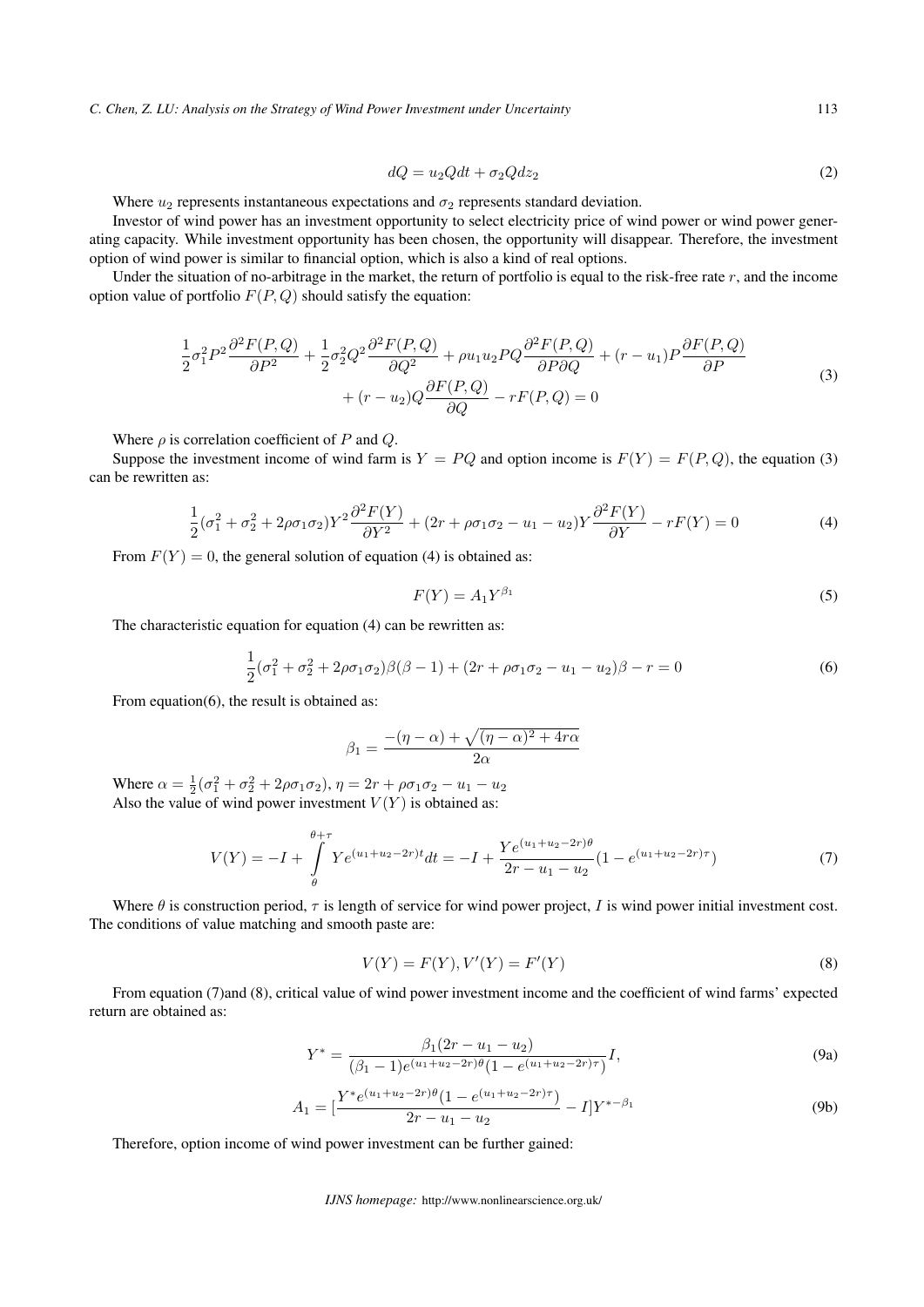$$
F(Y) = \begin{cases} \n\left[ \frac{Y^* e^{(u_1 + u_2 - 2r)\theta} (1 - e^{(u_1 + u_2 - 2r)\tau})}{2r - u_1 - u_2} - I \right] \left( \frac{Y}{Y^*} \right)^{\beta_1}, Y < Y^* \\
\left[ \frac{Ye^{(u_1 + u_2 - 2r)\theta} (1 - e^{(u_1 + u_2 - 2r)\tau})}{2r - u_1 - u_2} - I \right], Y \ge Y^* \n\end{cases} \tag{10}
$$

To sum up, the paper can get the following conclusions:

(1) According to the decision of tradition NPV,  $Y^{NPV} = \frac{2r - u_1 - u_2}{e^{(u_1 + u_2 - 2r)\theta}(1 - e^{(u_1 + u_2 - 2r)\tau})} I$  is critical value of the decision. If  $Y \geq Y^{NPV}$ , rational wind power investors will choose wind farm investment.

(2) According to the decision of real option SNPV,  $Y^* = \frac{\beta_1(2r - u_1 - u_2)}{(\beta_1 - 1)e^{(u_1 + u_2 - 2r)\theta} (1 - e^{(u_1 + u_2)})}$  $\frac{\beta_1(2r-a_1-a_2)}{(\beta_1-1)e^{(u_1+u_2-2r)\theta}(1-e^{(u_1+u_2-2r)\tau})}$  is critical value of the decision. If  $Y \geq Y^*$ , rational wind power investors will choose wind farms investment.

(3) According to the decision of real option SNPV ,if the uncertainty of electricity price of wind power is only considered, the income critical value of electricity price of wind power is:

$$
P^* = \frac{\beta_1(r - u_1)}{(\beta_1 - 1)Qe^{(u_1 - r)\theta}(1 - e^{(u_1 - r)\tau})}I
$$

Where  $\beta_1 = \frac{-(\eta-\alpha)+\sqrt{(\eta-\alpha)^2+4r\alpha}}{2\alpha}$  $\frac{1}{2\alpha}$ ,  $\alpha = \frac{1}{2}\sigma_1^2$ ,  $\eta = r - u_1$ .

If  $P \geq P^*$ , rational wind power investors will choose wind farm investment. The conclusion is in conjunction with the result in the literature (3).

(4)According to the decision of real option SNPV, if the uncertainty of wind power generation capacity is only considered, the income critical value of wind power generation capacity is:

$$
Q^* = \frac{\beta_1(r - u_2)}{(\beta_1 - 1)Pe^{(u_2 - r)\theta}(1 - e^{(u_2 - r)\tau})}I
$$

Where  $\beta_1 = \frac{-(\eta-\alpha)+\sqrt{(\eta-\alpha)^2+4r\alpha}}{2\alpha}$  $\frac{1}{2\alpha}$ ,  $\alpha = \frac{1}{2}\sigma_2^2$ ,  $\eta = r - u_2$ . If  $Q \geq Q^*$ , rational wind power investors will choose wind farm investment.

#### 3 Empirical analysis

Same to reference [3], this paper analyzes the data from wind farm in Inner Mongolia Hu-teng tin Le. The data are shown in Table1.

| rable 1. <i>information</i> |               |                 |            |      |                         |  |  |  |  |
|-----------------------------|---------------|-----------------|------------|------|-------------------------|--|--|--|--|
| Parameter                   | Data          | Data sources    | Parameter  | Data | Data sources            |  |  |  |  |
| $I$ (Yuan)                  | 214129600     | reference $[3]$ | $u_1$      | 0.02 | reference [3]           |  |  |  |  |
| O(KWh)                      | 59190000      | reference $[3]$ | $\sigma_1$ | 0.03 | reference [3]           |  |  |  |  |
| P(Yuan)                     | $0.5^{\circ}$ | reference [3]   | $u_2$      | 0.05 | hypothesis of the paper |  |  |  |  |
| $\theta$ (Year)             |               | reference $[3]$ | $\sigma_2$ | 0.04 | hypothesis of the paper |  |  |  |  |
| $\tau$ (Year)               | 20            | reference $[3]$ |            | 0.5  | hypothesis of the paper |  |  |  |  |
|                             | 0.05          | reference $[3]$ |            |      |                         |  |  |  |  |

Table 1: Model parameter

From Table 1, the results by calculating are shown in Table 2. Thus the paper could get several conclusions:

(1) Considering two kinds of uncertain factors—electricity price of wind power and wind power generation capacity are, the investment gains of wind farm project is 2.9595 e+007 Yuan. According to the traditional NPV method, the project investment income of the critical value is 2.5118 e+007 Yuan. And according to the real option method the project investment income of the critical value is 4.1240 e+007 Yuan. Using the traditional NPV method to choose investment strategies, the wind power investor will choose to execute investment plan; but using the real options method to choose investment strategies, the wind power investor will choose to wait for executing investment plan. Apparently, according to the two methods to decide the strategy of wind power investment, the completely opposite scheme will be gained. The reason is that the former only considers the value of wind power investment income and the latter further considers the options value. Wind power is a capital-intensive industry which have large- scale investment and high risk. The investment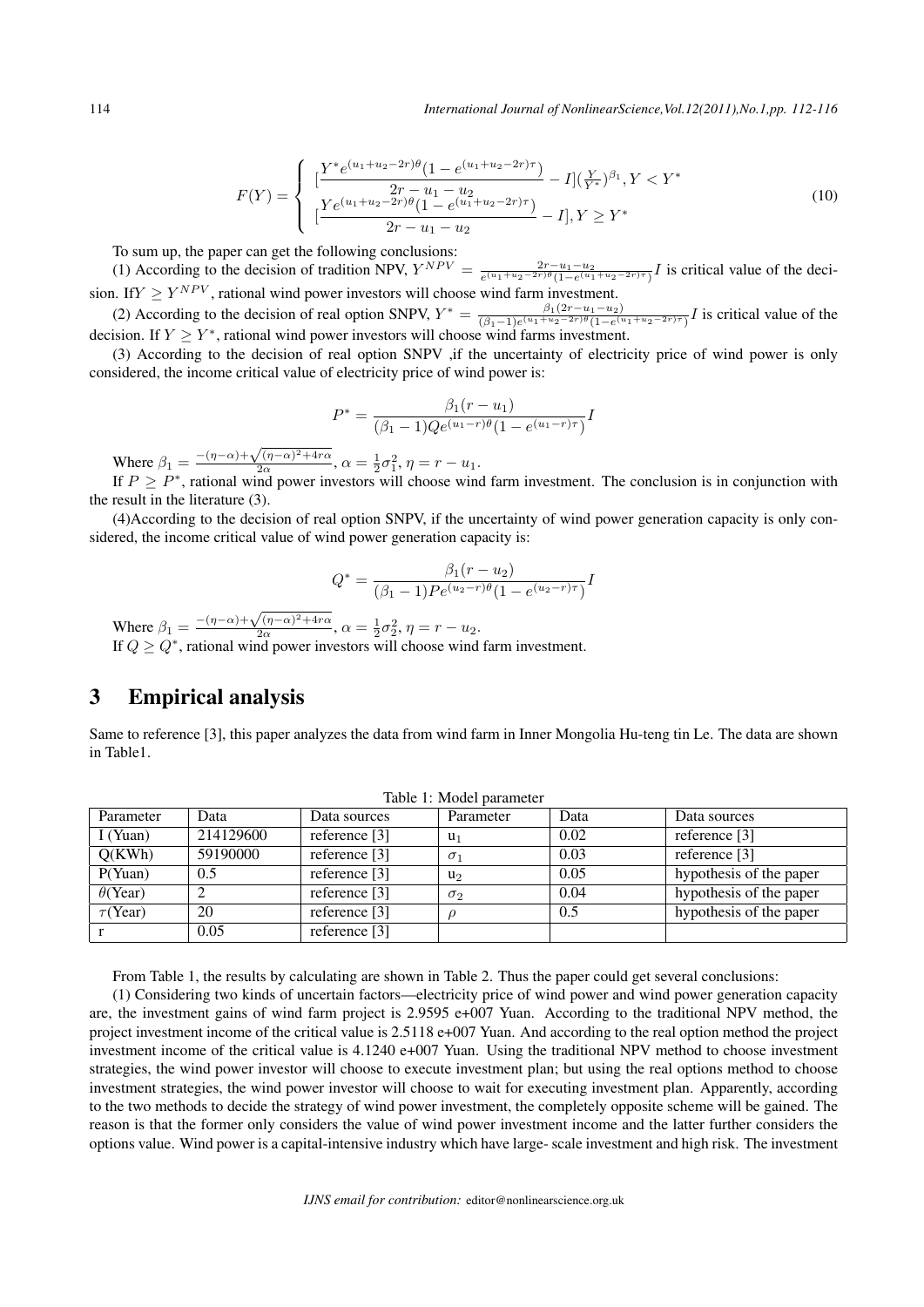strategy of wind power should consider the uncertain profit of wind farm. It is relatively appropriate to use real option method to choose investment strategy.

(2) Considering the uncertainty of electricity price of wind power is considered, the electricity price of wind power is 0.5 Yuan but the critical value of the project investment income according to the real option method can be calculated as 0.6480 Yuan. If using the real option method to choose investment strategies, the wind power investor will choose to wait for executing investment plan.

(3) Considering the uncertainty of wind power generation capacity, wind power generation capacity of the wind farm project is 5.919 e+007 KWh but the critical value of wind power generation capacity according to the real option method can be calculated as 3.2069 e+007 KWh. If using the real options method to choose investment strategies, the wind power investors will choose to execute investment plan.

| <b>Uncertain Factors</b> | Profit                 | Calculation results | Strategic choice |
|--------------------------|------------------------|---------------------|------------------|
|                          |                        | $2.9595e+007$       |                  |
| PandQ                    | $\overline{\bf v}$ NPV | 2.5118e+007         | Execute          |
|                          | $V^*$                  | $4.1240e+007$       | Waiting          |
| P                        | D                      | 0.5                 |                  |
|                          | $\mathbf{D}^*$         | 0.6480              | Waiting          |
| O                        |                        | 5.919e+007          |                  |
|                          | $O^*$                  | 3.2069e+007         | Execute          |

Table 2: Model calculation results and strategic choice

Table 3 describes the change of parameters which have effects on the critical value of wind power project income. The conclusion could be provided as follows:

(1) If construction cycle of wind farm shortens one year, the life cycle of wind power project can lengthen 10% and the initial investment costs can fall 10%, the range ability of critical value is inferior to the corresponding parameter variation. Obviously, they have relatively limited effect on decision-making for wind power investment.

(2) If the risk-free rate, electricity price of wind power and wind power generation capacity promotes 10% each other, the range ability of critical value are much higher than the corresponding parameter variation. Obviously, they have significant effect on decision-making for wind power investment.

Therefore, considering two kinds of uncertain factors—electricity price of wind power and wind power generation capacity, the rational investors of wind power should focus on the factors such as the risk-free rate, growth rates of grid price of wind power and wind power generation capacity.

| Change of parame-       | Critical value | Range     | abil- | Change of param-       | Critical value $Y^*$ | Range ability(%) |
|-------------------------|----------------|-----------|-------|------------------------|----------------------|------------------|
| ters                    | $\mathbf{V}^*$ | $ity(\%)$ |       | eters                  |                      |                  |
| I drop $10\%$           | 3.7116e+007    | $-10$     |       | $u_2$ promote $10\%$   | $3.6693e+007$        | $-11.026$        |
| $\theta$ shorten 1 year | $4.0021e+007$  | $-2.9559$ |       | $\sigma_2$ promote 10% | 4.1548e+007          | 0.74685          |
| $\tau$ promote 10%      | $3.8512e+007$  | $-6.6149$ |       | r promote $10\%$       | $6.7244e+007$        | 63.055           |
| $u_1$ promote 10%       | 3.1306e+007    | $-24.088$ |       | $\rho$ promote 10%     | $4.1436e+007$        | 0.47527          |
| $\sigma_1$ promote 10%  | $4.1636e+007$  | 0.96023   |       |                        |                      |                  |

Table 3: Change of parameters for critical value of wind power project income

### 4 Conclusions

If electricity price of wind power or wind power generation capacity is considered separately, the strategies of wind power investment will be different. Compared with the uncertainty of wind power generation capacity, the uncertainty of electricity price of wind power has relatively apparent influence on decision-making for wind power investment. Furthermore, considering the uncertainty of electricity price of wind power and wind power generation capacity, the rational investors of wind power should focus on the factors such as risk-free rate, growth rates of grid price of wind power and wind power generation capacity.